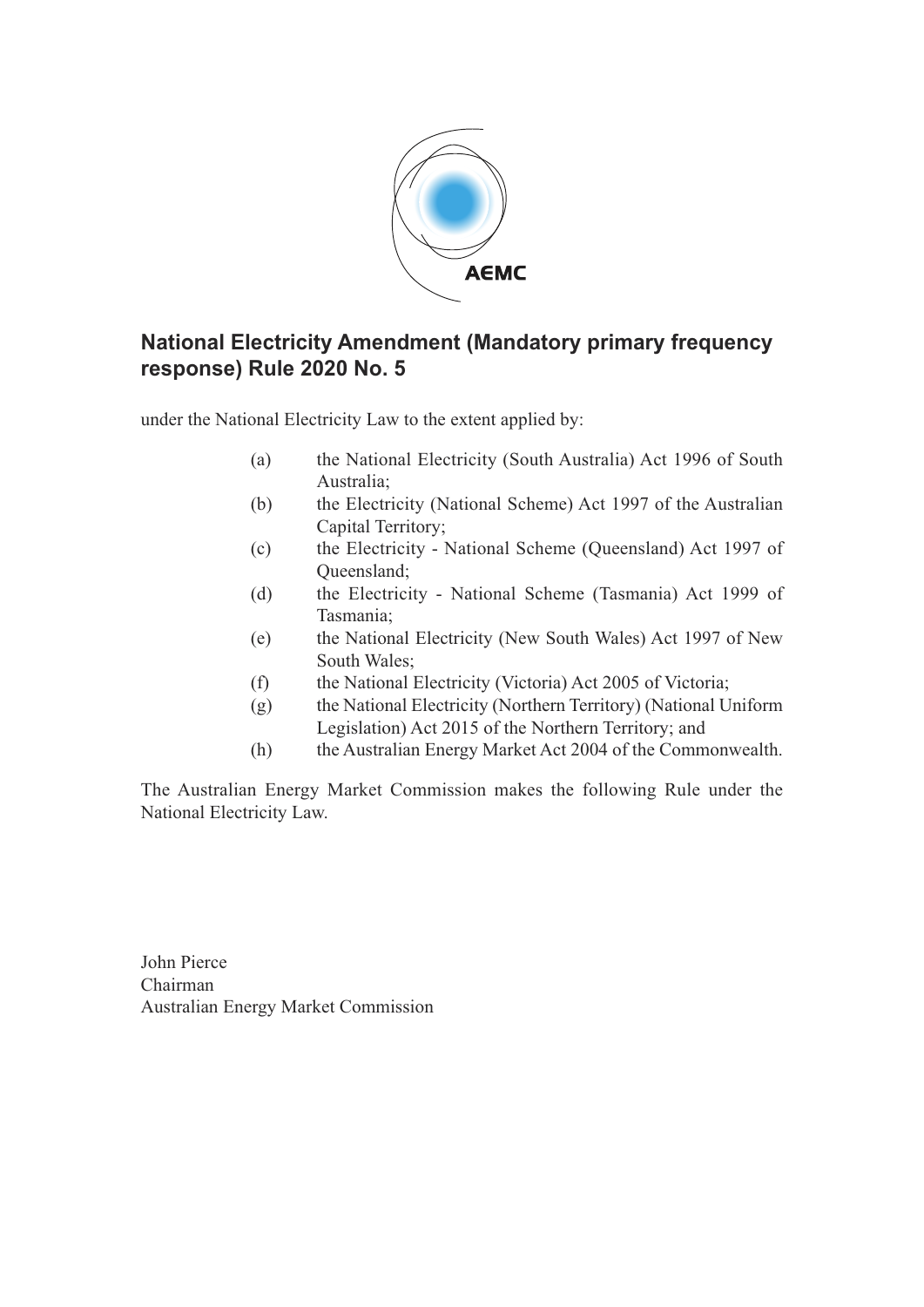# **National Electricity Amendment (Mandatory primary frequency response) Rule 2020 No. 5**

## **1 Title of Rule**

This Rule is the *National Electricity Amendment (Mandatory primary frequency response) Rule 2020 No. 5.*

## **2 Commencement**

Schedule 1 of this Rule commences operation on 4 June 2020. Schedule 2 of this Rule commences operation on 4 June 2023. Schedule 3 of this Rule commences operation on 26 March 2020.

# **3 Amendment to the National Electricity Rules**

The National Electricity Rules are amended as set out in Schedule 1.

# **4 Amendment to the National Electricity Rules**

The National Electricity Rules are amended as set out in [Schedule 2.](#page-2-0)

# **5 Savings and Transitional Amendment to the National Electricity Rules**

The National Electricity Rules are amended as set out in Schedule 3.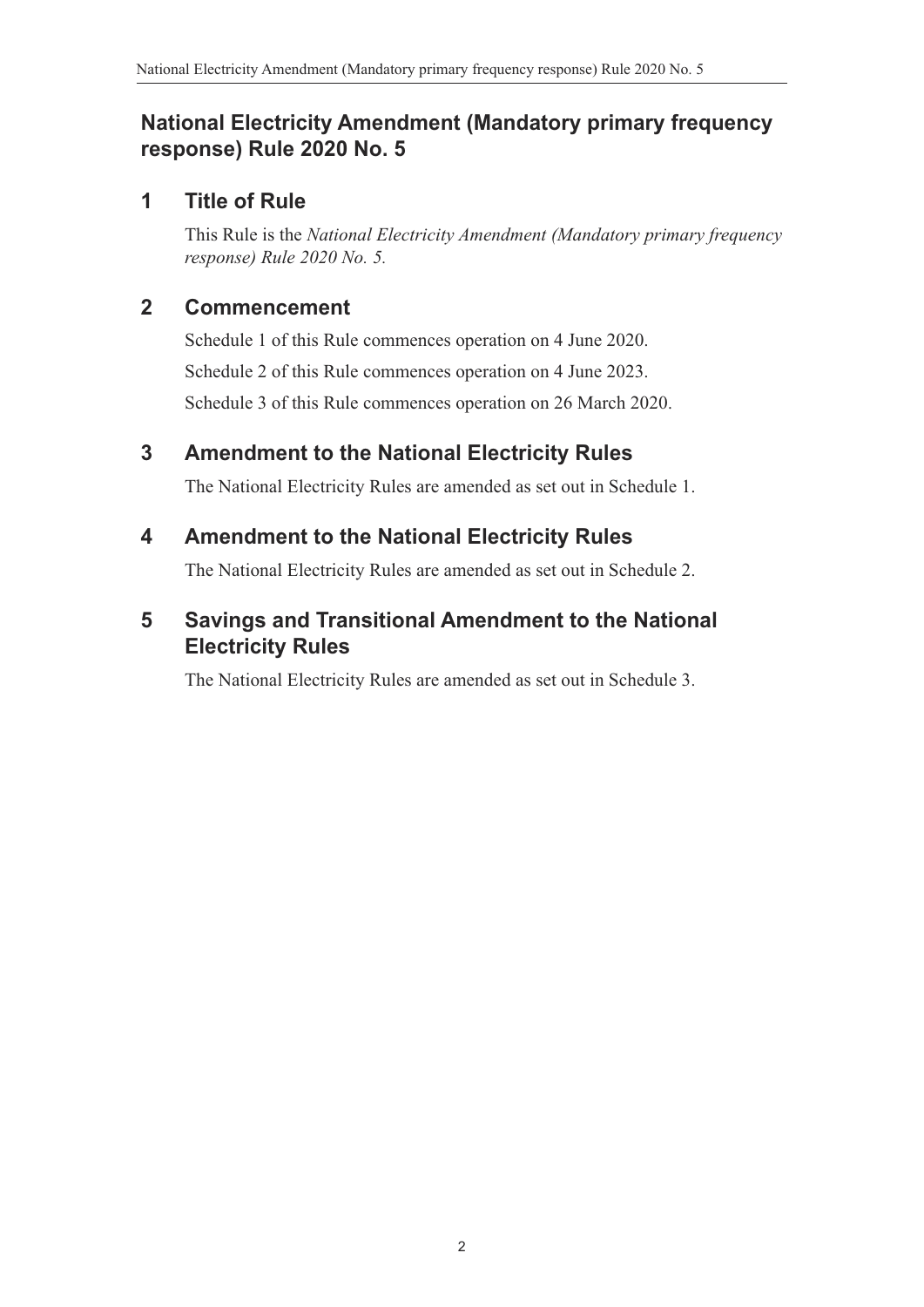### **Schedule 1 Amendment to the National Electricity Rules**

<span id="page-2-0"></span>(Clause 3)

### **[1] Clause 3.15.6A Ancillary service transactions**

Omit clause  $3.15.6A(k)(5)(i)$  and substitute:

(i) subject to the provision of *primary frequency response* by that Scheduled Participant in accordance with the *Primary Frequency Response Requirements*, the Scheduled Participant achieves its *dispatch* target at a uniform rate;

### **[2] Clause 3.15.6A Ancillary service transactions**

Omit clause 3.15.6A(k)(7)(i) and substitute:

(i) subject to the provision of *primary frequency response* by that *semi-scheduled generating unit* in accordance with the *Primary Frequency Response Requirements*, achieves its *dispatch level* at a uniform rate;

### **[3] Clause 4.4.1 Power system frequency control responsibilities**

In clause 4.4.1(b), omit "set out in the *power system security standards*".

### **[4] Clause 4.4.2 Operational frequency control requirements**

In clause 4.4.2, omit paragraphs (b) to (d) and substitute:

(b) each *Generator* must ensure that all of its *generating units* meet the technical requirements for *frequency* control in clause S5.2.5.11;

#### **Note**

This clause is classified as a civil penalty provision under the National Electricity (South Australia) Regulations. (See clause 6(1) and Schedule 1 of the National Electricity (South Australia) Regulations.)

- (c) *AEMO* must use reasonable endeavours to arrange to be available and allocated to *regulating duty* such *generating plant* as *AEMO* considers appropriate for automatic control or direction by *AEMO* to ensure that all normal *load* variations do not result in *frequency* deviations outside the limitations specified in clause  $4.2.2(a)$ ;
- (c1) subject to clause 4.4.2A(c), each *Scheduled Generator* and *Semi-Scheduled Generator* that has received a *dispatch instruction* to generate a volume greater than zero MW must operate its *generating system* in accordance with the *Primary Frequency Response Requirements* as applicable to that *generating system*;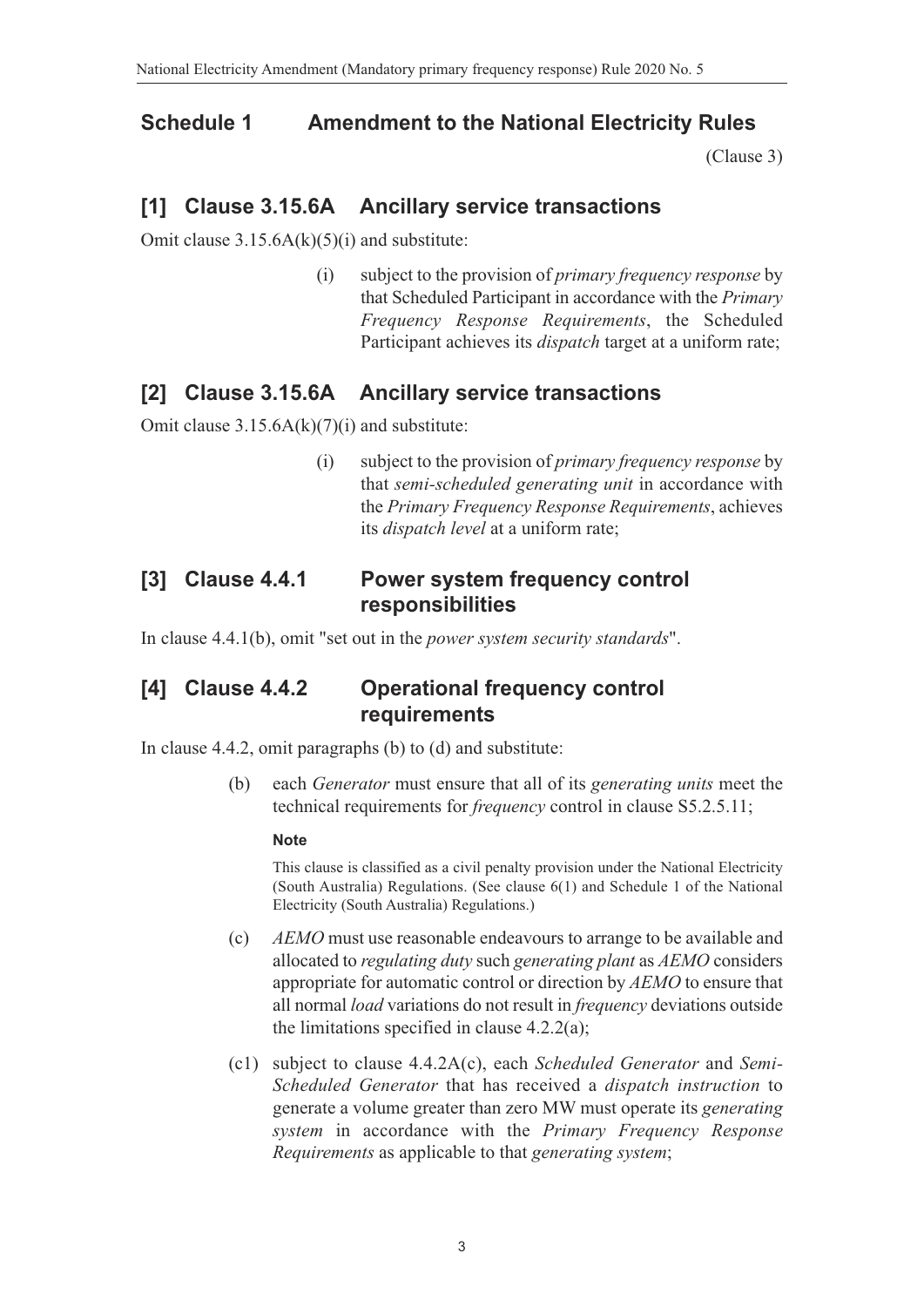(d) *AEMO* must use reasonable endeavours to ensure that adequate *facilities* are available and under the direction of *AEMO* to allow the managed recovery of the *satisfactory operating state* of the *power system*.

## **[5] New clause 4.4.2A Primary Frequency Response Requirements**

After clause 4.4.2, insert:

### **4.4.2A Primary Frequency Response Requirements**

- (a) *AEMO* must develop, publish on its website and maintain, the *Primary Frequency Response Requirements* in accordance with the *Rules consultation procedures*.
- (b) The *Primary Frequency Response Requirements* must include:
	- (1) a requirement that *Scheduled Generators* and *Semi-Scheduled Generators* set their *generating systems* to operate in *frequency response mode* within one or more performance parameters (which may be specific to different types of *plant*), which:
		- (i) must include maximum allowable deadbands which must not be narrower than the *primary frequency control band* outside of which *Scheduled Generators* and *Semi-Scheduled Generators* must provide *primary frequency response*; and
		- (ii) may include (but are not limited to):
			- (A) droop; and
			- (B) response time,

(the *primary frequency response parameters*);

- (2) subject to rule 4.4.2B, the conditions or criteria on which a *Scheduled Generator* or *Semi-Scheduled Generator* may request, and *AEMO* may approve, a variation to, or exemption from, any *primary frequency response parameters* applicable to its *scheduled generating system* or *semi-scheduled generating system*;
- (3) the process and timing for an application for a variation to, or exemption from, any *primary frequency response parameters* applicable to a *scheduled generating system* or *semi-scheduled generating system*, and the process for approval by *AEMO* of such variation or exemption; and
- (4) details of the information to be provided by *Scheduled Generators* and *Semi-Scheduled Generators* to verify compliance with the *Primary Frequency Response*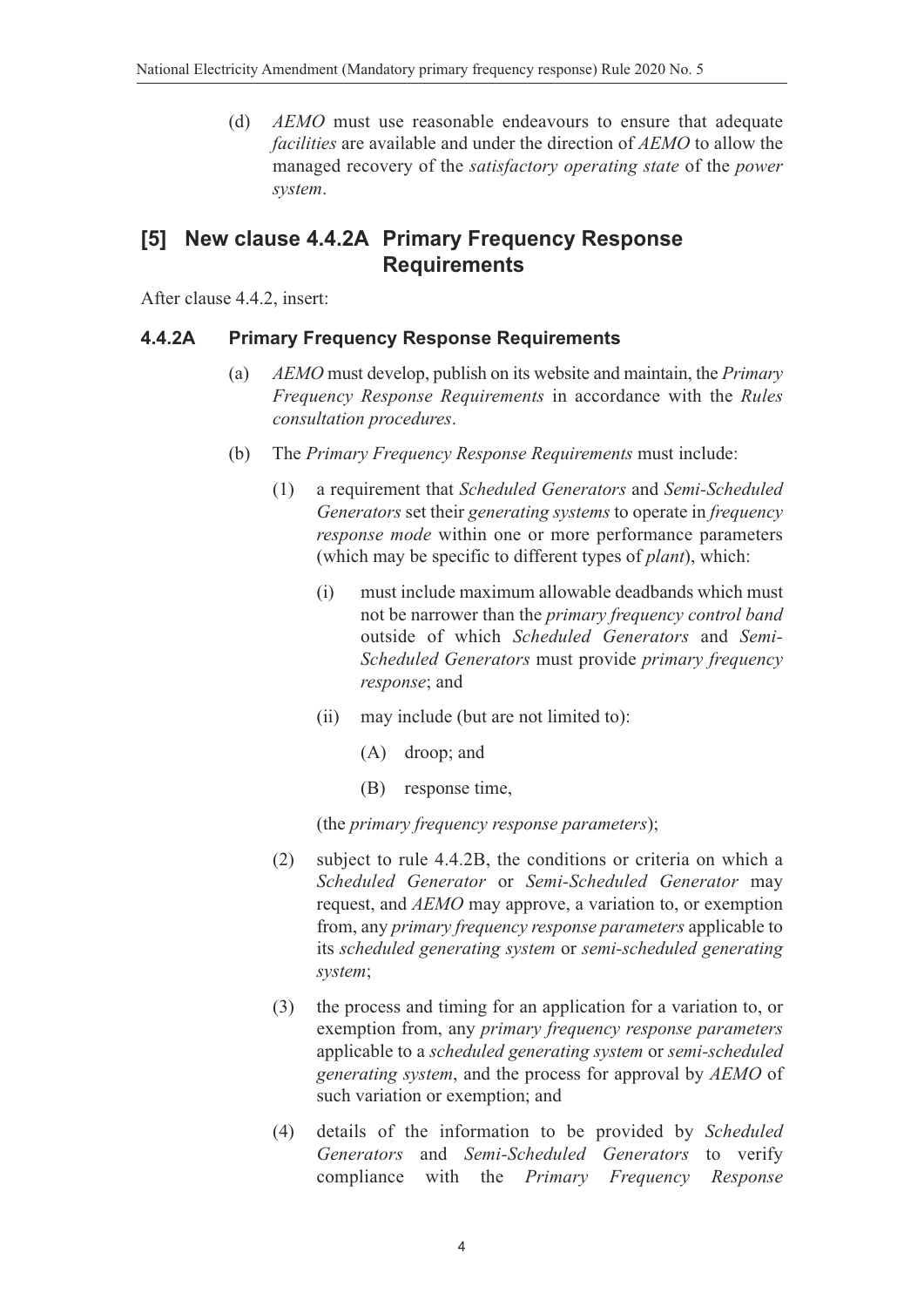*Requirements* and any compliance audits or tests to be conducted by *AEMO*.

- (c) The *Primary Frequency Response Requirements* must not require a *Scheduled Generator* or *Semi-Scheduled Generator* to:
	- (1) maintain stored *energy* in its *generating system* for the purposes of satisfying clause 4.4.2(c1); or
	- (2) install or modify monitoring equipment to monitor and record the *primary frequency response* of its *generating system* to changes in the *frequency* of the *power system* for the purpose of verifying the *Scheduled Generator's* or *Semi-Scheduled Generator's* compliance with clause 4.4.2(c1).
- (d) *AEMO* must publish on its website and maintain, a register of *Scheduled Generators* and *Semi-Scheduled Generators* who have been granted a variation or exemption from any *primary frequency response parameters* in the *Primary Frequency Response Requirements*.
- (e) *AEMO* may make minor or administrative amendments to the *Primary Frequency Response Requirements* without complying with the *Rules consultation procedures.*

## **[6] New clause 4.4.2B Approval of variations or exemptions**

After clause 4.4.2A, insert:

### **4.4.2B Approval of variations or exemptions**

- (a) In considering whether to approve an exemption from, or a variation to, any of the *primary frequency response parameters* applicable to a *Scheduled Generator's* or *Semi-Scheduled Generator's generating system, AEMO* must have regard to:
	- (1) the capability of the *generating system* to operate in *frequency response mode*;
	- (2) the stability of the *generating system* when operating in *frequency response mode,* and the potential impact this may have on *power system security*;
	- (3) any other physical characteristics of the *generating system* which may affect its ability to operate in *frequency response mode*, including (but not limited to) *dispatch inflexibility profile,* operating requirements, or *energy constraints; and*
	- (4) whether the *Scheduled Generator* or *Semi-Scheduled Generator* has been able to establish to *AEMO's* reasonable satisfaction that the implementation of the *primary frequency response parameters* applicable to that *Scheduled Generator's* or *Semi-*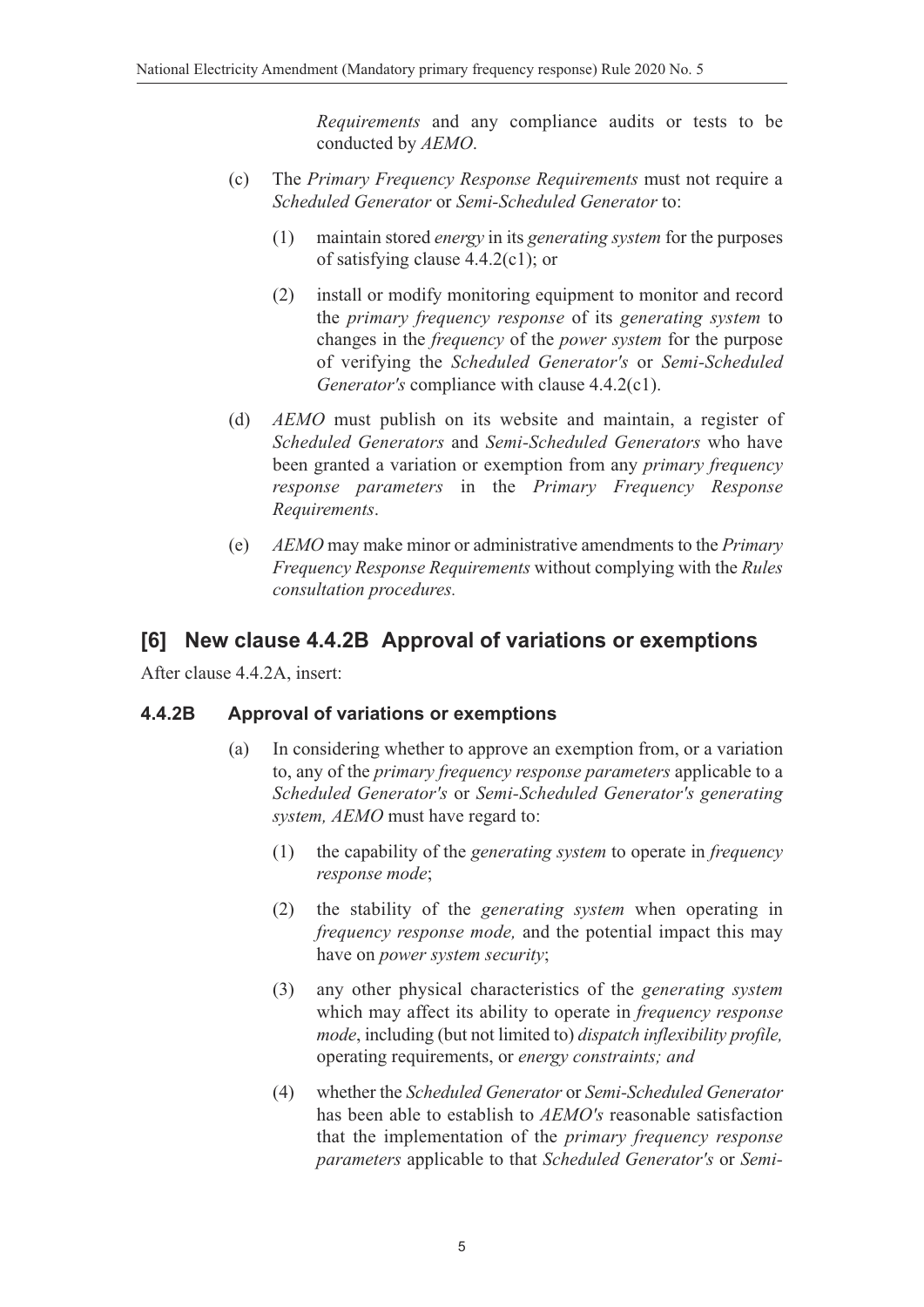*Scheduled Generator's generating system* will be unreasonably onerous having regard to (among other things):

- (i) the likely costs of modifying the *generating system* to be able to operate in *frequency response mode*; and
- (ii) the likely operation and maintenance costs of operating the *generating system* in *frequency response mode*,

relative to the revenue earned from the provision of *energy* and *market ancillary services* by the *generating system* in relation to its operation in the *NEM* during the 12 months prior to the date of the application for exemption or variation, as applicable.

- (b) A dispute between *AEMO* and a *Scheduled Generator* or *Semi-Scheduled Generator* relating to a variation or exemption from any of the *primary frequency response parameters* applicable to a *Scheduled Generator's* or *Semi-Scheduled Generator's generating system* may be determined under rule 8.2.
- (c) Information provided to *AEMO* by a *Scheduled Generator* or *Semi-Scheduled Generator* as part of an application for variation or exemption under clause 4.4.2B(a)(4) is *confidential information*.

## **[7] Clause 4.9.4 Dispatch related limitations on Scheduled Generators and Semi-Scheduled Generators**

In clause 4.9.4(a), omit "from the *generating unit*" and substitute "from a *generating unit*".

## **[8] Clause 4.9.4 Dispatch related limitations on Scheduled Generators and Semi-Scheduled Generators**

After clause 4.9.4(a)(3), insert:

(3A) as a consequence of its operation in *frequency response mode* in order to adjust *power system frequency* in response to *power system* conditions; or

## **[9] Clause 4.9.4 Dispatch related limitations on Scheduled Generators and Semi-Scheduled Generators**

Omit clause 4.9.4(a)(4) and substitute:

(4) in the case of a *scheduled generating unit*, in accordance with the *self-commitment* process specified in clause 4.9.6 up to the *self-dispatch level*;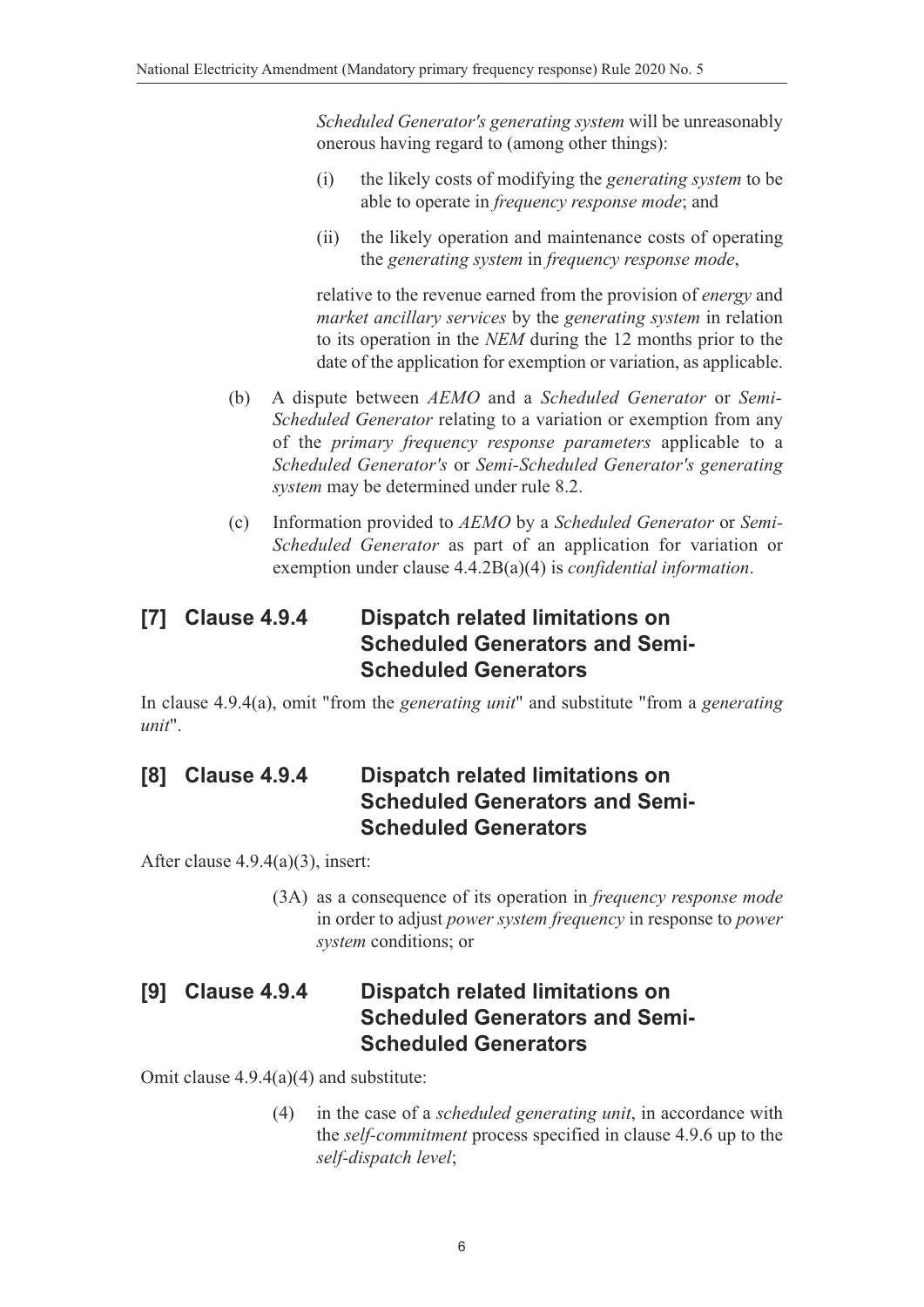## **[10] Clause 4.9.8 General responsibilities of Registered Participants**

In clause 4.9.8, after paragraph (a), insert:

(a1) A *Scheduled Generator* or *Semi-Scheduled Generator* is not taken to have failed to comply with a *dispatch instruction* as a consequence of its *generating unit* operating in *frequency response mode* in order to adjust *power system frequency* in response to *power system* conditions.

## **[11] Clause 5.3.9 Procedure to be followed by a Generator proposing to alter a generating system**

At the beginning of clause 5.3.9(a), omit "This" and substitute "Subject to paragraph (a1), this".

## **[12] Clause 5.3.9 Procedure to be followed by a Generator proposing to alter a generating system**

In clause 5.3.9, after paragraph (a), insert:

(a1) This clause 5.3.9 does not apply in relation to any modifications made to a *generating system* by a *Scheduled Generator* or *Semi-Scheduled Generator* in order to comply with the *Primary Frequency Response Requirements* as applicable to that *generating system*.

# **[13] Clause S5.2.5.11 Frequency control**

After clause S5.2.5.11(b)(2), insert:

#### **Note**

Clause 4.4.2(b) of the *Rules* sets out the obligations on *Generators* in relation to compliance with the technical requirements in clause S5.2.5.11, including being capable of operating in *frequency response mode*. Clause 4.4.2(c1) of the *Rules* sets out the obligations on *Scheduled* and *Semi-Scheduled Generators* in relation to the operation of their *generating systems* in accordance with the *Primary Frequency Response Requirements*.

# **[14] Clause S5.2.5.11 Frequency control**

After clause  $S5.2.5.11(c)(2)$ , insert:

#### **Note**

Clause 4.4.2(b) of the *Rules* sets out the obligations on *Generators* in relation to compliance with the technical requirements in clause S5.2.5.11, including being capable of operating in *frequency response mode*. Clause 4.4.2(c1) of the *Rules* sets out the obligations on *Scheduled* and *Semi-Scheduled Generators* in relation to the operation of their *generating systems* in accordance with the *Primary Frequency Response Requirements*.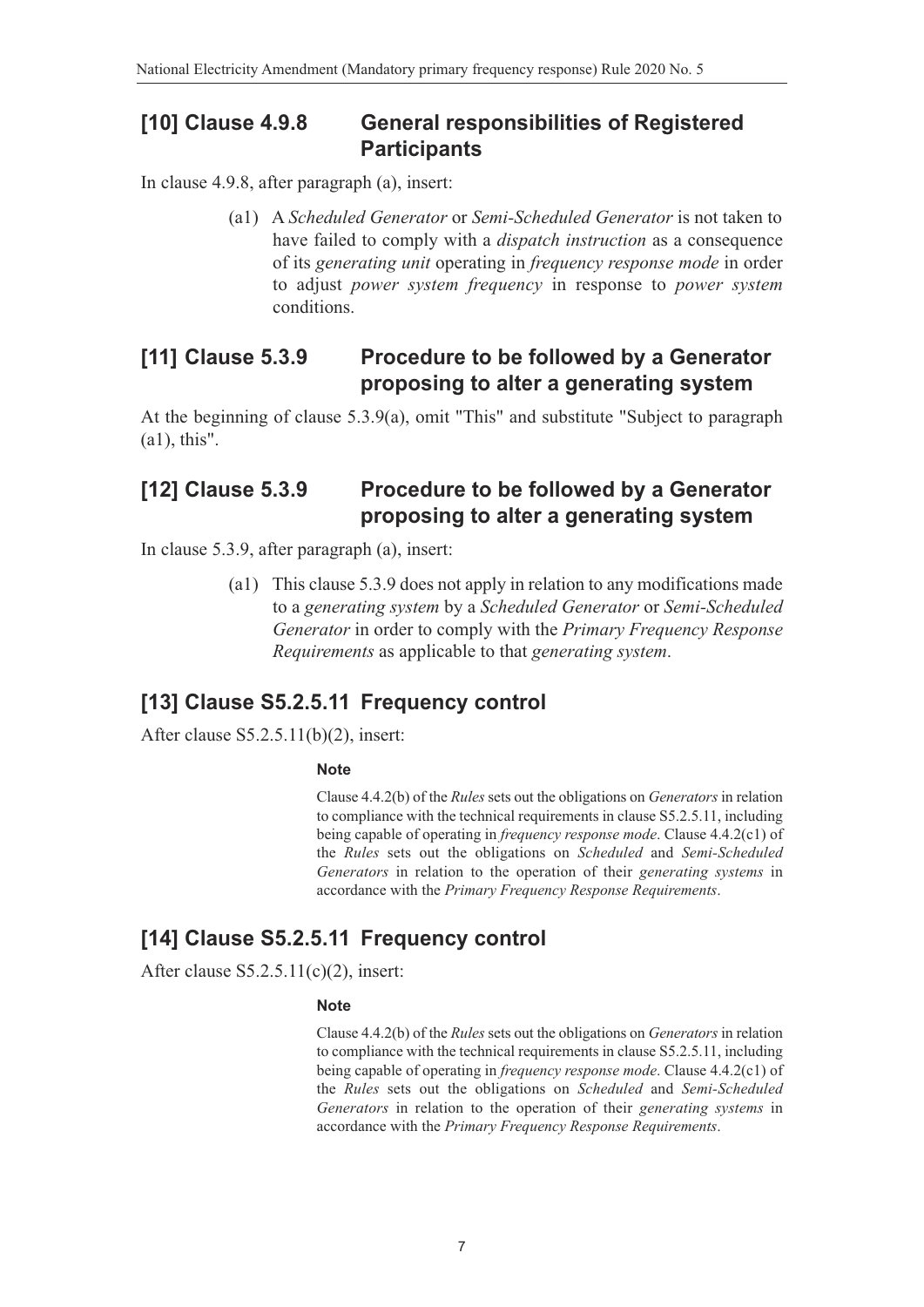# **[15] Clause S5.2.5.11 Frequency control**

Omit clause S5.2.5.11(i)(4) and substitute "[**Deleted**]".

# **[16] Chapter 10 New definitions**

In Chapter 10, insert the following new definitions in alphabetical order: *primary frequency control band*

> In relation to the *frequency* of the *power system*, means the range 49.985Hz to 50.015Hz, or such other range as specified by the *Reliability Panel* in the *power system security standards*.

### *primary frequency response*

An automatic change in a *generating system's active power* output, to oppose or arrest *frequency* changes, measured at or behind the *generating system's connection point*.

#### *primary frequency response parameters*

Has the meaning given in clause 4.4.2A.

### *Primary Frequency Response Requirements*

The requirements developed, published and maintained by *AEMO* under clause 4.4.2A(a).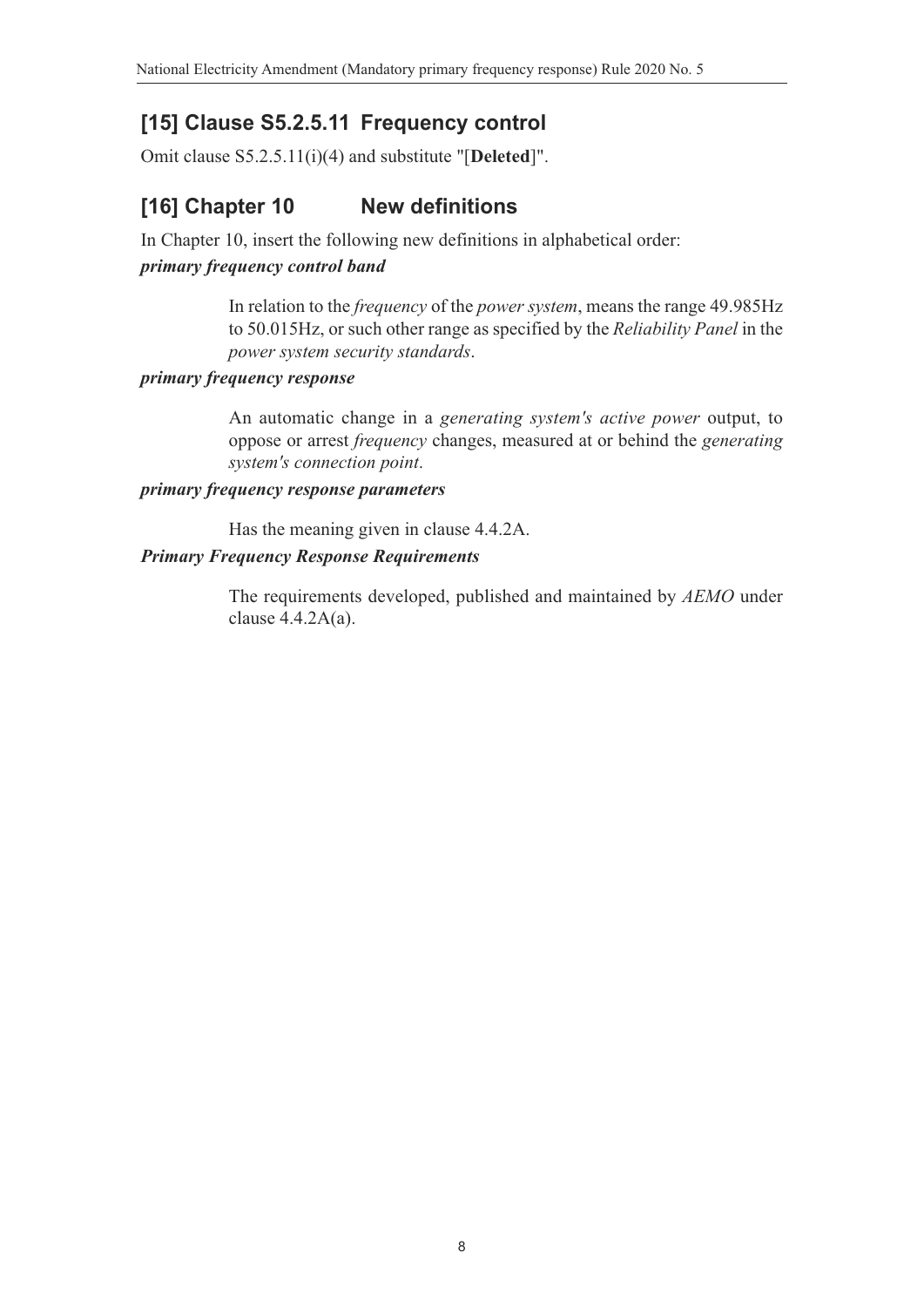### **Schedule 2 Amendment to the National Electricity Rules**

(Clause 4)

### **[1] Clause 3.15.6A Ancillary service transactions**

Omit clause  $3.15.6A(k)(5)(i)$  and substitute:

(i) the Scheduled Participant achieves its *dispatch* target at a uniform rate;

## **[2] Clause 3.15.6A Ancillary service transactions**

Omit clause  $3.15.6A(k)(7)(i)$  and substitute:

(i) achieves its *dispatch level* at a uniform rate;

## **[3] Clause 4.4.2 Operational frequency control requirements**

In clause 4.4.2, omit paragraph (c1) and substitute "[**Deleted**]".

## **[4] Clause 4.4.2A Primary Frequency Response Requirements**

Omit clause 4.4.2A and the heading and substitute "[**Deleted**]".

### **[5] Clause 4.4.2B Approval of variations or exemptions**

Omit clause 4.4.2B and the heading and substitute "[**Deleted]**".

# **[6] Clause 5.3.9 Procedure to be followed by a Generator proposing to alter a generating system**

At the beginning of clause 5.3.9(a), omit "Subject to paragraph (a1), this" and substitute "This".

## **[7] Clause 5.3.9 Procedure to be followed by a Generator proposing to alter a generating system**

In clause 5.3.9, omit paragraph (a1).

## **[8] Clause S5.2.5.11 Frequency control**

In the note after clause S5.2.5.11(b)(2), omit "Clause 4.4.2(c1) of the *Rules* sets out the obligations on *Scheduled* and *Semi-Scheduled Generators* in relation to the *Primary Frequency Response Requirements.*".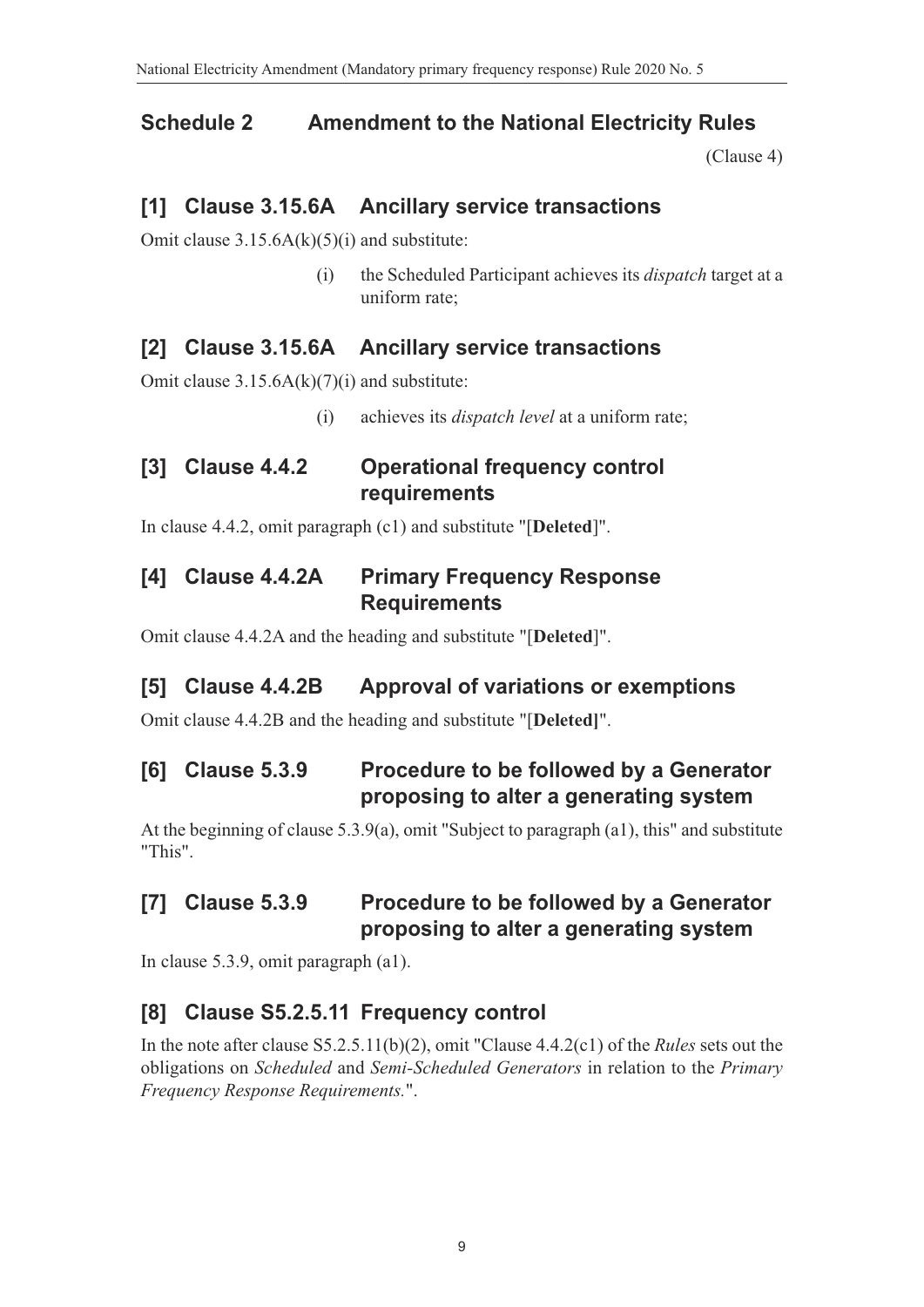# **[9] Clause S5.2.5.11 Frequency control**

In the note after clause S5.2.5.11(c)(2), omit "Clause 4.4.2(c1) of the *Rules* sets out the obligations on *Scheduled* and *Semi-Scheduled Generators* in relation to the *Primary Frequency Response Requirements.*".

# **[10] Chapter 10 Omitted definitions**

In Chapter 10, omit the following definitions: *primary frequency control band*, *primary frequency response*, *primary frequency response parameters*, *Primary Frequency Response Requirements*.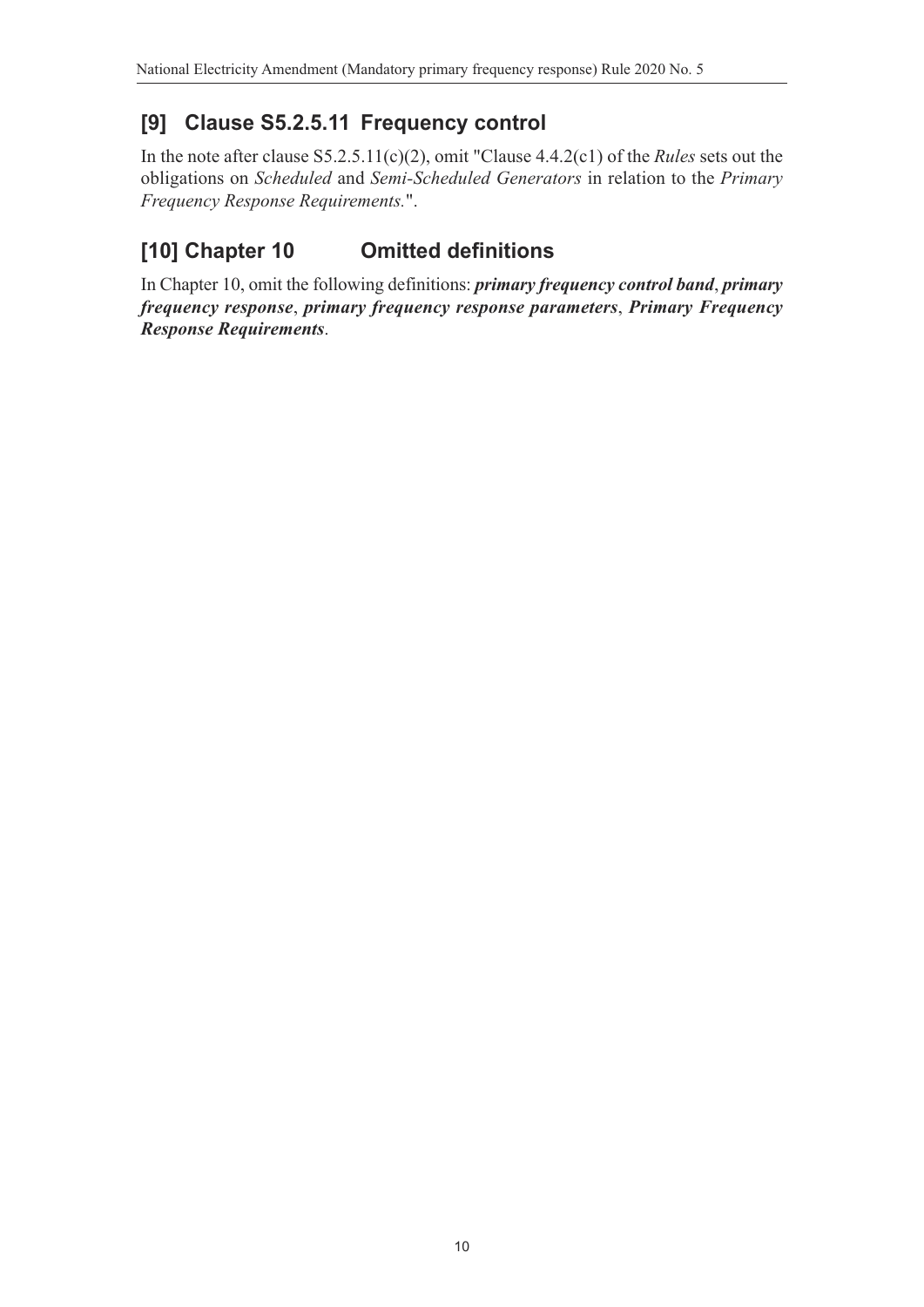## **Schedule 3 Savings and Transitional Amendment to the National Electricity Rules**

(Clause 5)

### **[1] Chapter 11 Savings and Transitional Amendments to the National Electricity Rules**

After Part ZZZW, insert:

### **Part ZZZX Mandatory primary frequency response**

### **11.122 Rules consequential on the making of the National Electricity Amendment (Mandatory primary frequency response) Rule 2020**

#### **11.122.1 Definitions**

For the purposes of this rule 11.122:

**Amending Rule** means the National Electricity Amendment (Mandatory primary frequency response) Rule 2020.

**commencement date** means 26 March 2020.

**interim Primary Frequency Response Requirements** means the interim requirements developed and published by *AEMO* in accordance with clause 11.122.2(a).

**new clause 4.4.2A(a)** means clause 4.4.2A(a) of the *Rules* as in force on the commencement date.

**new clause 4.4.2A(b)** means clause 4.4.2A(b) of the *Rules* as in force on the commencement date

### **11.122.2 Interim Primary Frequency Response Requirements**

- (a) *AEMO* must develop, publish on its website and maintain interim Primary Frequency Response Requirements by 4 June 2020 to apply until the Primary Frequency Response Requirements are made and published under paragraph (d).
- (b) *AEMO* is not required to comply with the *Rules consultation procedures* when making the interim Primary Frequency Response Requirements under paragraph (a) but must publish a draft of the interim Primary Frequency Response Requirements on its website by 9 April 2020 and provide at least 20 business days for written submissions from any person on this draft.
- (c) The interim Primary Frequency Response Requirements must: